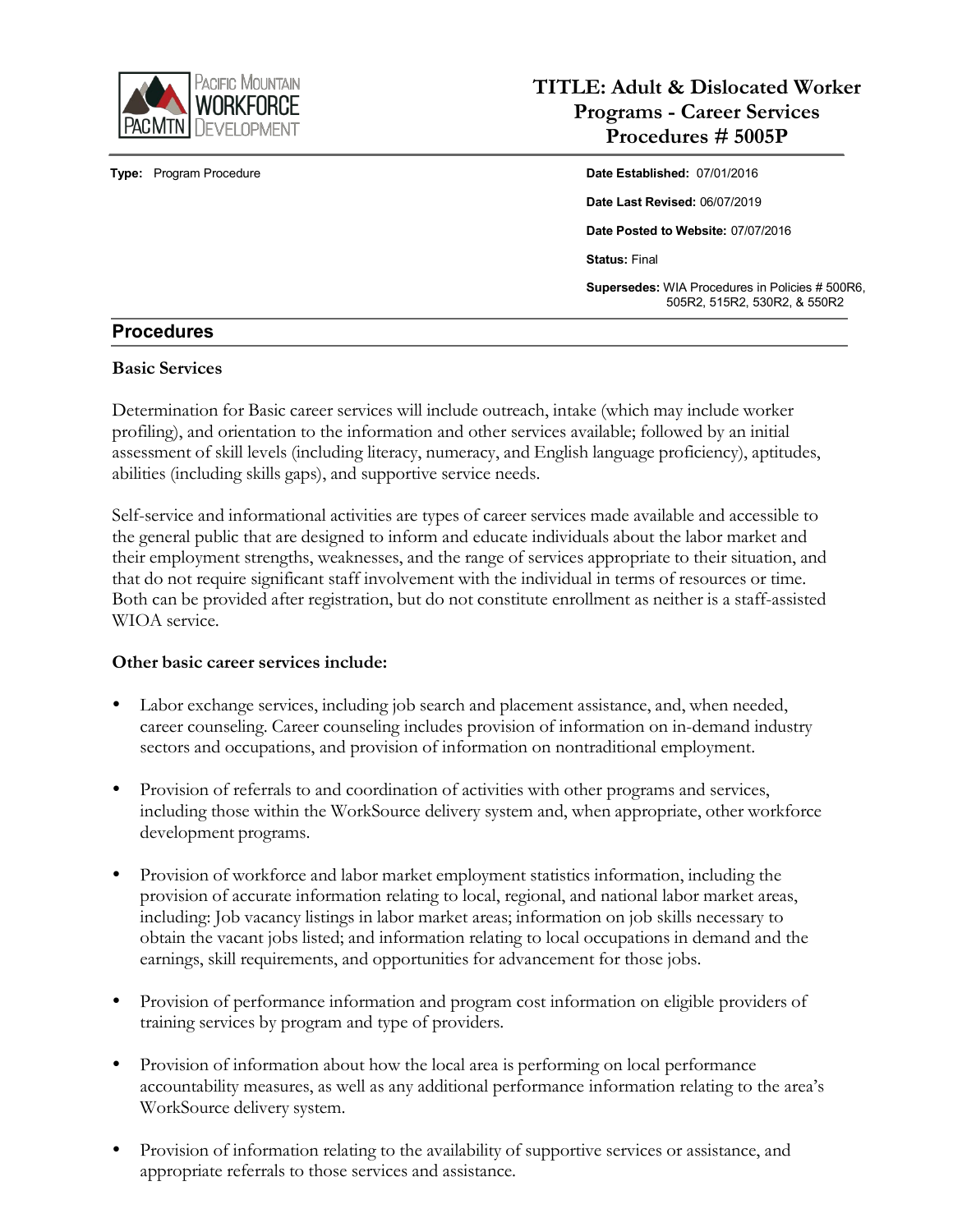- Assistance in establishing eligibility for programs of financial aid assistance for training and education programs not provided under WIOA.
- Provision of information and assistance regarding filing claims under UI programs, including assistance in filing a claim

#### **Individualized Services**

For individualized career services, qualified Wagner-Peyser, Adult and Dislocated Worker Program Staff may use recent previous assessments by partner programs to determine if individualized career services would be appropriate.

#### **These services include:**

- Comprehensive and specialized assessments of the skill levels and service needs of adults and dislocated workers, which may include: diagnostic testing and use of other assessment tools; and in-depth interviewing and evaluation to identify employment barriers and appropriate employment goals.
- Development of an individual employment plan, to identify the employment goals, appropriate achievement objectives, and appropriate combination of services for the participant to achieve his or her employment goals, including the list of, and information about, eligible training providers.
- Group and/or individual counseling and mentoring.
- Career planning (e.g. case management).
- Short-term pre-vocational services, including development of learning skills, communication skills, interviewing skills, punctuality, personal maintenance skills, and professional conduct to prepare individuals for unsubsidized employment or training, in some instances preapprenticeship programs may be considered as short-term prevocational services.
- Internships and work experiences that are linked to careers.
- Workforce preparation activities that help an individual acquire a combination of basic academic skills, critical thinking skills, digital literacy skills, and self-management skills, including competencies in utilizing resources, using information, working with others, understanding systems, and obtaining skills necessary for successful transition into and completion of postsecondary education, or training, or employment.
- Financial literacy services.
- Out-of-area job search assistance and relocation assistance.
- English language acquisition and integrated education and training programs.

# **Follow Up Services**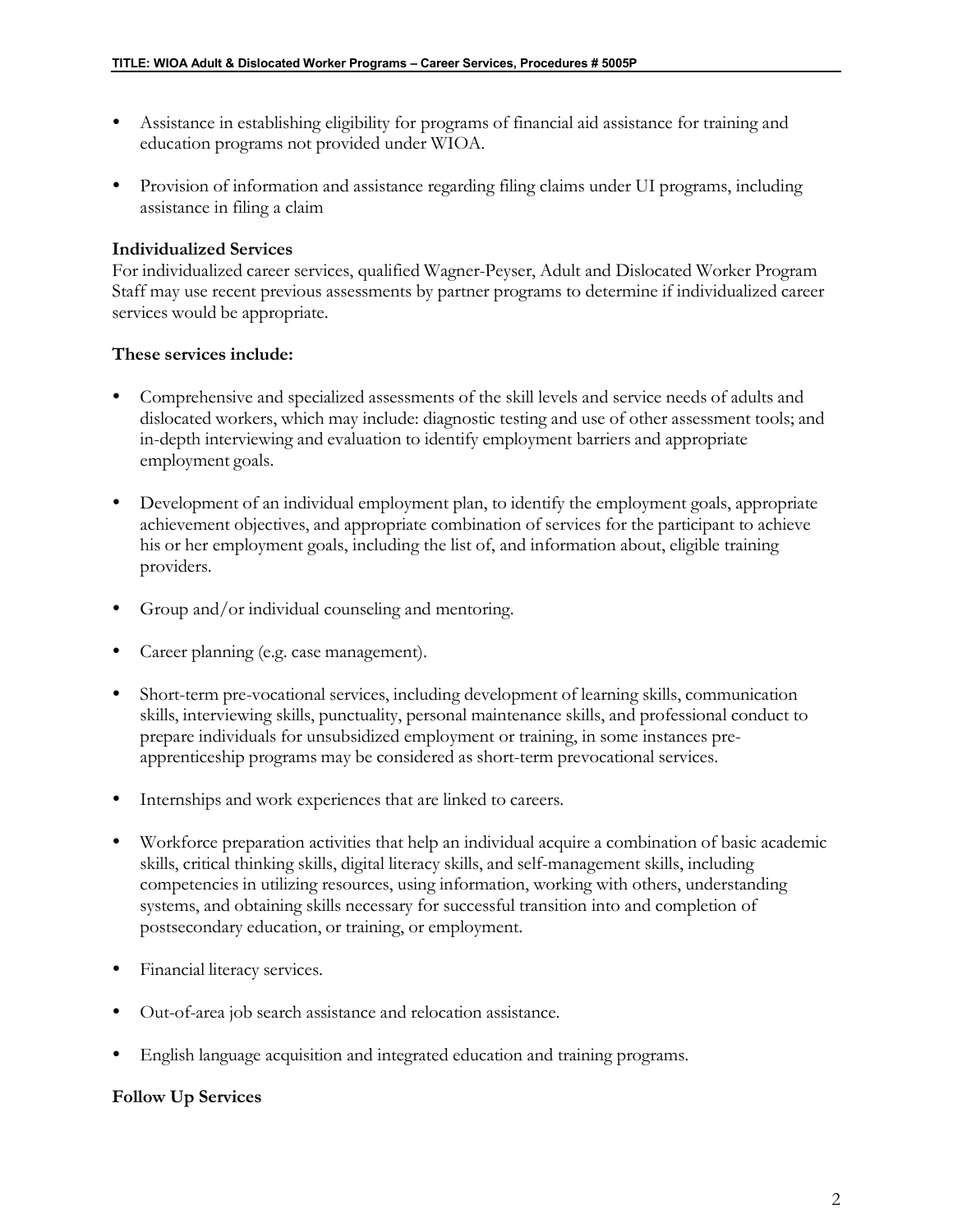Follow-up services provided to WIOA Title I Adult and Dislocated Worker program participants who are placed in unsubsidized employment and have system-exited must be requested by exited individuals and determined by staff to be appropriate for those individuals.

If applicable and qualifying follow up services are provided, they must be provided for a period of up to 12 months (i.e., not more than 12 months).

- Counseling individuals about the workplace
- Contacting individuals or employers to verify employment
- Contacting individuals or employers to help secure better paying jobs, additional career planning, and counseling for the individual
- Assisting individuals and employers in resolving work-related problems
- Connecting individuals to peer support groups
- Providing individuals with information about additional educational or employment opportunities
- Providing individuals with referrals to other community services

Follow-up services do not extend the date of exit in performance reporting. Placement of employment is accounted for in the second and fourth quarters after exit from the applicable program.

# **WIT System Data Entry Requirements** *(WorkSource Integrated Technology System)*

For all applicable and required WIOA and or Wagner-Peyser applicant or participant Career, Training or Follow-Up Service Data Entries to include but not be limited to the following:

- Applicant or Participant Registrations,
- Program Enrollments,
- Eligibility Determinations
- (Adult, DW, as applicable, Low Income, Military Service, Veteran, Priority of Service, etc.)
- The IEP's
- ITA's and Training Program Enrollments/Service Delivery
- Training paid by others
- Training/Program Completions
- Support Services,
- $\bullet$  Exits
- Follow-Up Services,
- Case Note Entries;

and all other data requirements as necessary per Policy 1020 - Data Integrity and Performance Reporting Requirements and Handbook, please follow all current and future Workforce Integrated Technology (WIT) System guidance, training, instructional materials and direct departmental or program supervisor instruction and policies developed.

If the applicant's or participant's information is already entered in the WIT System, staff must verify that the information is current and/or make updates. If required by program, print out the applicable or necessary document, obtain signatures and place in the hard copy file. Please note all system data updates or changes in case note.